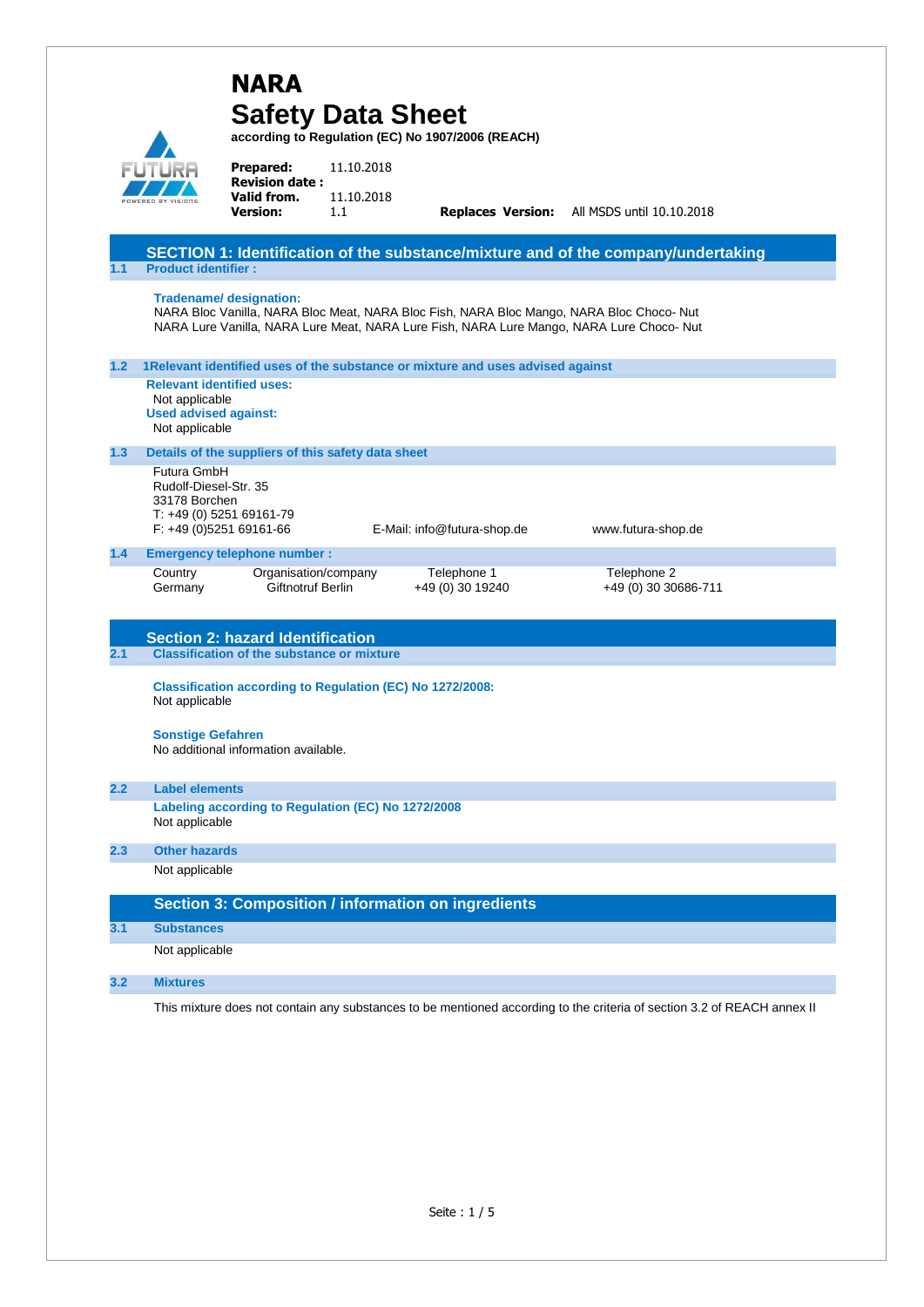# **NARA**

Safety Data Sheet According to Regulation ( (EG) Nr. 1907/2006

**SECTION 4: First aid measures 4.1 Description of first aid measures** Following inhalation Not applicable. Following skin contact **No hazards which require special first aid measures.** Following skin contact No hazards which require special first aid measures. Following ingestion **No hazards which require special first aid measures. 4.2 Most important symptoms and effects, both acute and delayed** No additional information available. **4.3 Indication of any immediate medical attention and special treatment needed** No additional information available. **Section 5: Firefighting measures 5.1 Extinguishing media** Suitable extinguishing media: Foam. Dry powder. Carbon dioxide. Water spray. Sand. Unsuitable extinguishing media: Do not use a heavy water stream. **5.2 Special hazards arising from the substance or mixture** No additional information available. **5.3 Advice for fire fighters** Firefighting instructions: Use water spray or fog for cooling exposed containers. Exercise caution when fighting any Chemical fire. Avoid (reject) fire-fighting water to enter environment. Do not enter fire without proper protective equipment, including respiratory protection. **Section 6: Accidental release measures 6.1 Personal precautions, protective equipment and emergency procedures 6.1.1. Personal precautions, protective equipment and emergency procedures** No additional information available. **6.2 Environmental precautions** Avoid release to the environment. **6.3 Methods and material for containment and cleaning up** Methods for cleaning up: Recover mechanically the product. **6.4 Reference to other sections** Concerning personal protective equipment to use, see item 8. Concerning disposal elimination after cleaning, see item 13. **SECTION 7: Handling and storage 7.1 Protective measures** No additional information available. **7.2 Conditions for safe storage, including any incompatibilities** No additional information available. **7.3 Specific end use** No additional information available.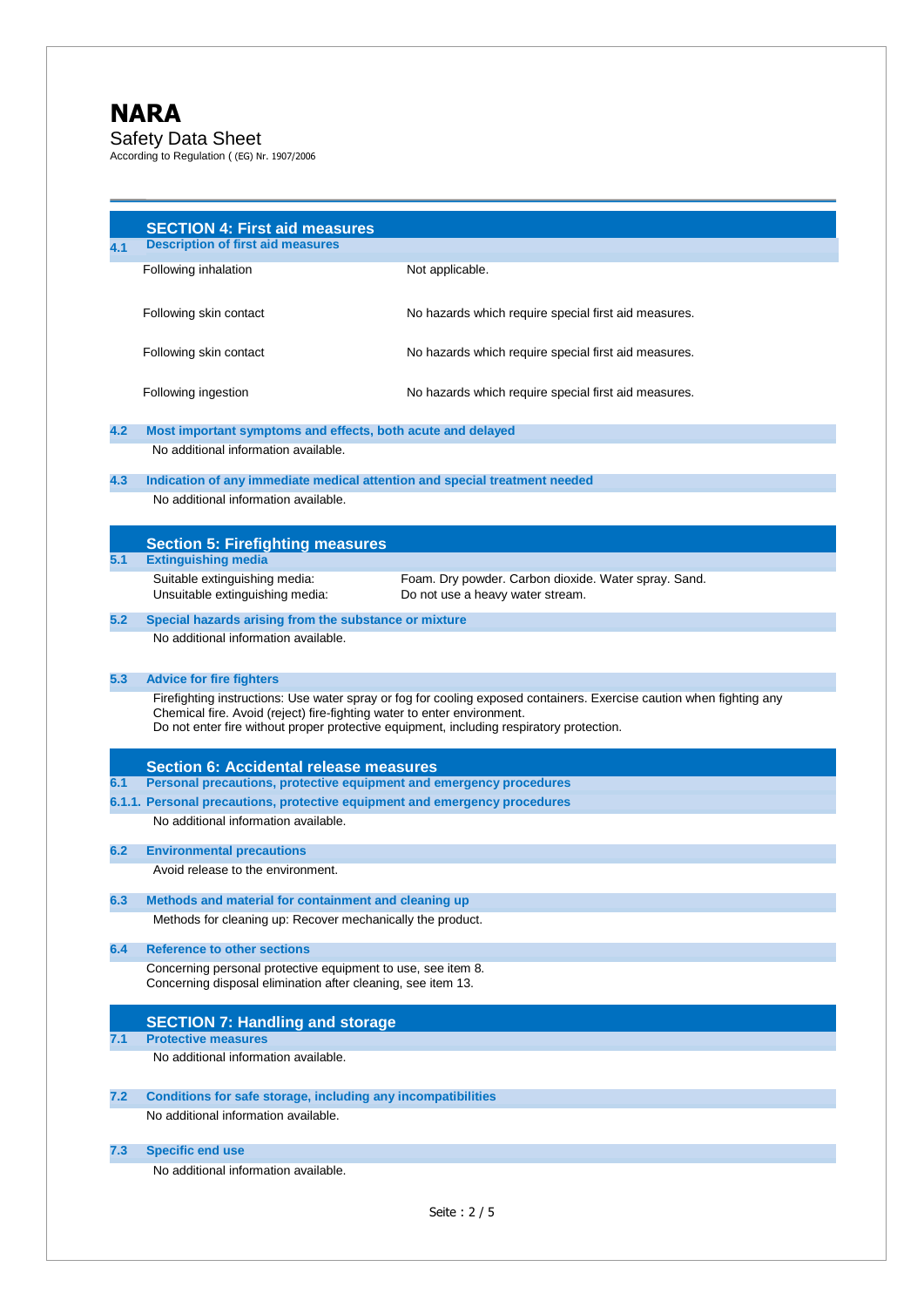Safety Data Sheet According to Regulation ( (EG) Nr. 1907/2006

**SECTION 8: Exposure controls/personal protection 8.1 Control parameters** No additional information available. **8.2 Exposure control** Hand protection : Protection : Protection clothing not mandatory<br>Eye protection : Protection clothing not mandatory<br>contract : Protection clothing not mandatory : Protection clothing not mandatory Skind- & body protection <br>
Resopiratory protection 
<br>
Protection clothing not mandatory<br>
Protection clothing not mandatory Protection clothing not mandatory **SECTION 9: Physical and chemical properties 9.1 Information on basic physical and chemical properties** Appearance - aggregate state Solid - Colour: Vanilla= Blue, Meat= Red, Fish= Orange, Mango= Yellow, Choco- Nut= Brown<br>Vanilla= Vanilla, Meat= Meat, Fish= Fish, Mango= Mango, Choco- Nut= Choco Vanilla= Vanilla, Meat= Meat, Fish= Fish, Mango= Mango, Choco- Nut= Choco- Nut<br>No data available Odour threshold :<br>pH-value : No data available Melting point/ freezing point: 150 ° C Boiling point:<br>
Flash point:<br>
No data available<br>
No data available No data available Evaporation rate :<br>
Flammability (Solid, gas) : No data available  $F$ lammability (Solid, gas): Upper/ lower flammability or exposure No data available limits: Solubility:<br>
Partition coefficient:<br>
No data available<br>
No data available Partition coefficient:<br>
Auto ignition temperature: 
No data available Auto ignition temperature:<br>
Decomposition temperature: No data available Decomposition temperature: No data available<br>Viscosity, kinematic: No data available Viscosity, kinematic: No data available<br>Viscosity, dynamic: No data available Viscosity, dynamic: No data available<br>
Fxplosion properties<br>
No data available Explosion properties : Oxidising properties: No data available **9.2 Other information** No additional information available. **SECTION 10: Stability and reactivity 10.1 Reactivity** No additional information available. **10.2 Chemical stability**  No additional information available. **10.3 Possibility of hazardous reactions** No additional information available. **10.4 Conditions to avoid** No additional information available. **10.5 Incompatible material** No additional information available. **10.6 Hazardous decomposition products**  No additional information available.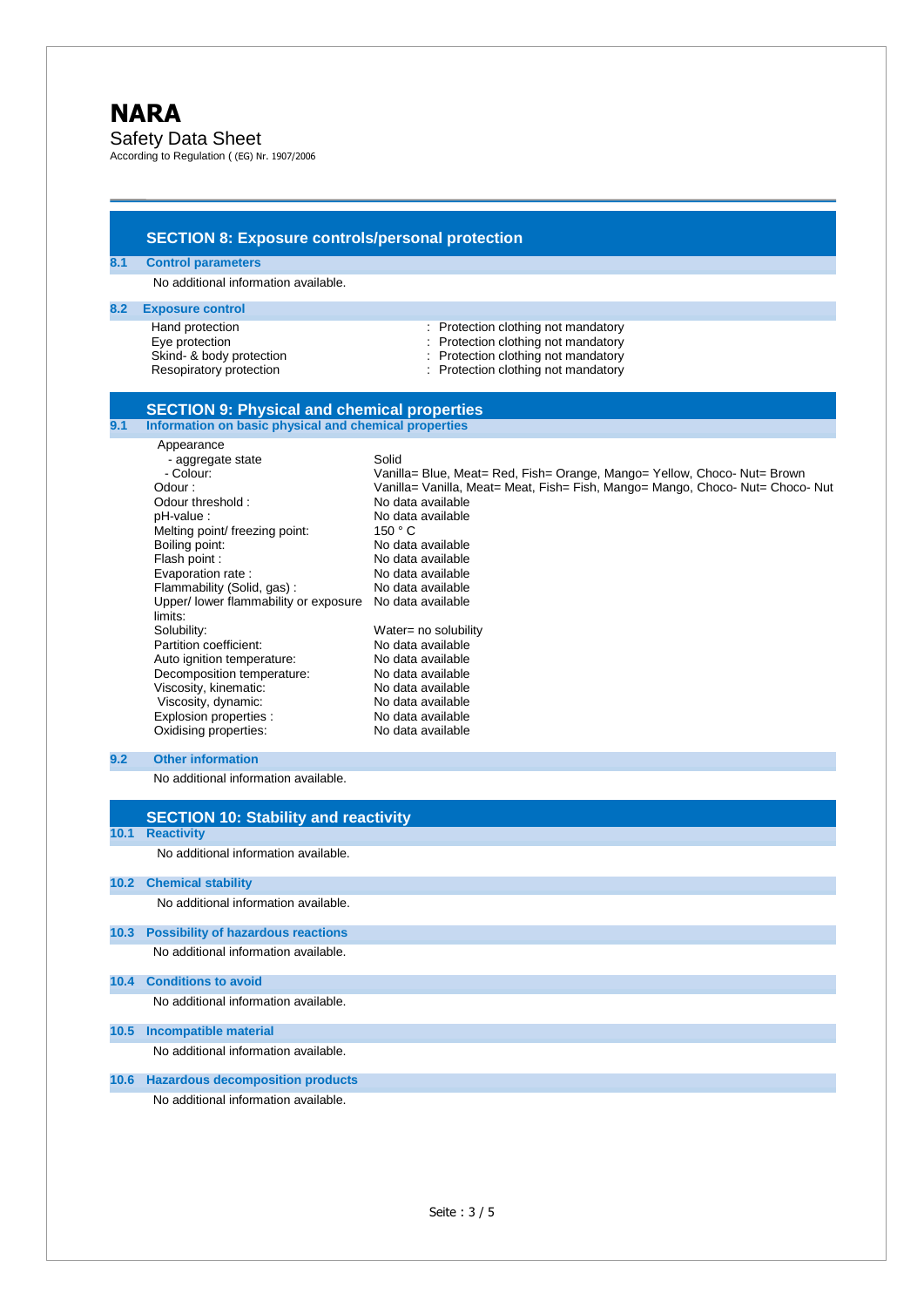## **SECTION 11: Toxicological information 11.1 Information on toxicological effects**

Acute oral toxicity<br>
Acute dermal toxicity<br>
Acute dermal toxicity<br>
Not classified Acute dermal toxicity Note and The Control of the Control of the Not classified Acute Eye toxicity Note and the Contract of the Contract of the Not classified Irritation skin/eyes Not classified Potential adverse human health effects and symptoms Based on the available data, the classification is not

applicable

|      | <b>SECTION 12: Ecological information</b>                                                                                                                                      |  |  |  |  |  |
|------|--------------------------------------------------------------------------------------------------------------------------------------------------------------------------------|--|--|--|--|--|
| 12.1 | <b>Toxicity</b>                                                                                                                                                                |  |  |  |  |  |
|      | No additional information available.                                                                                                                                           |  |  |  |  |  |
|      | 12.2 Persistence and degradability                                                                                                                                             |  |  |  |  |  |
|      | Not established                                                                                                                                                                |  |  |  |  |  |
| 12.3 | <b>Bio accumulative potential</b>                                                                                                                                              |  |  |  |  |  |
|      | Not establisghed                                                                                                                                                               |  |  |  |  |  |
| 12.4 | <b>Mobility in soil</b>                                                                                                                                                        |  |  |  |  |  |
|      | No additional information available.                                                                                                                                           |  |  |  |  |  |
| 12.5 | <b>Results of PBT and vPvB assessment</b>                                                                                                                                      |  |  |  |  |  |
|      | No additional information available.                                                                                                                                           |  |  |  |  |  |
| 12.6 | <b>Other adverse effects</b>                                                                                                                                                   |  |  |  |  |  |
|      | Avoid realese to the environment                                                                                                                                               |  |  |  |  |  |
|      | <b>SECTION 13: Disposal considerations</b>                                                                                                                                     |  |  |  |  |  |
| 13.1 | <b>Waste treatment methods</b>                                                                                                                                                 |  |  |  |  |  |
|      | Waste disposal recommendations<br>Dispose in a safe manner in accordance with local/ national regulations.<br>÷<br>Avoid release to the environment<br>Ecology- waste material |  |  |  |  |  |
| 14.1 | <b>SECTION 14: Transport informatione</b><br><b>UN-Number</b>                                                                                                                  |  |  |  |  |  |
|      | No dangerous good according to any transport regulations                                                                                                                       |  |  |  |  |  |
| 14.2 | <b>UN proper shipping name</b>                                                                                                                                                 |  |  |  |  |  |
|      | <b>ADR/RID</b>                                                                                                                                                                 |  |  |  |  |  |
|      | Not applicable                                                                                                                                                                 |  |  |  |  |  |
|      | <b>IMDG-Code / ICAO-TI / IATA-DGR</b><br>Not applicable                                                                                                                        |  |  |  |  |  |
| 14.3 | <b>Transport hazard classes</b>                                                                                                                                                |  |  |  |  |  |
|      | Not applicable                                                                                                                                                                 |  |  |  |  |  |
| 14.4 | <b>Packing group</b>                                                                                                                                                           |  |  |  |  |  |
|      | Not applicable                                                                                                                                                                 |  |  |  |  |  |
| 14.5 | <b>Environmental hazards</b>                                                                                                                                                   |  |  |  |  |  |
|      | Indication/ marks:<br>ADR/RID / IMDG-Code / ICAO-TI / IATA-DGR: Y Yes / □ No<br>Marine ^ 23: Ø Yes / □ NO                                                                      |  |  |  |  |  |
|      |                                                                                                                                                                                |  |  |  |  |  |